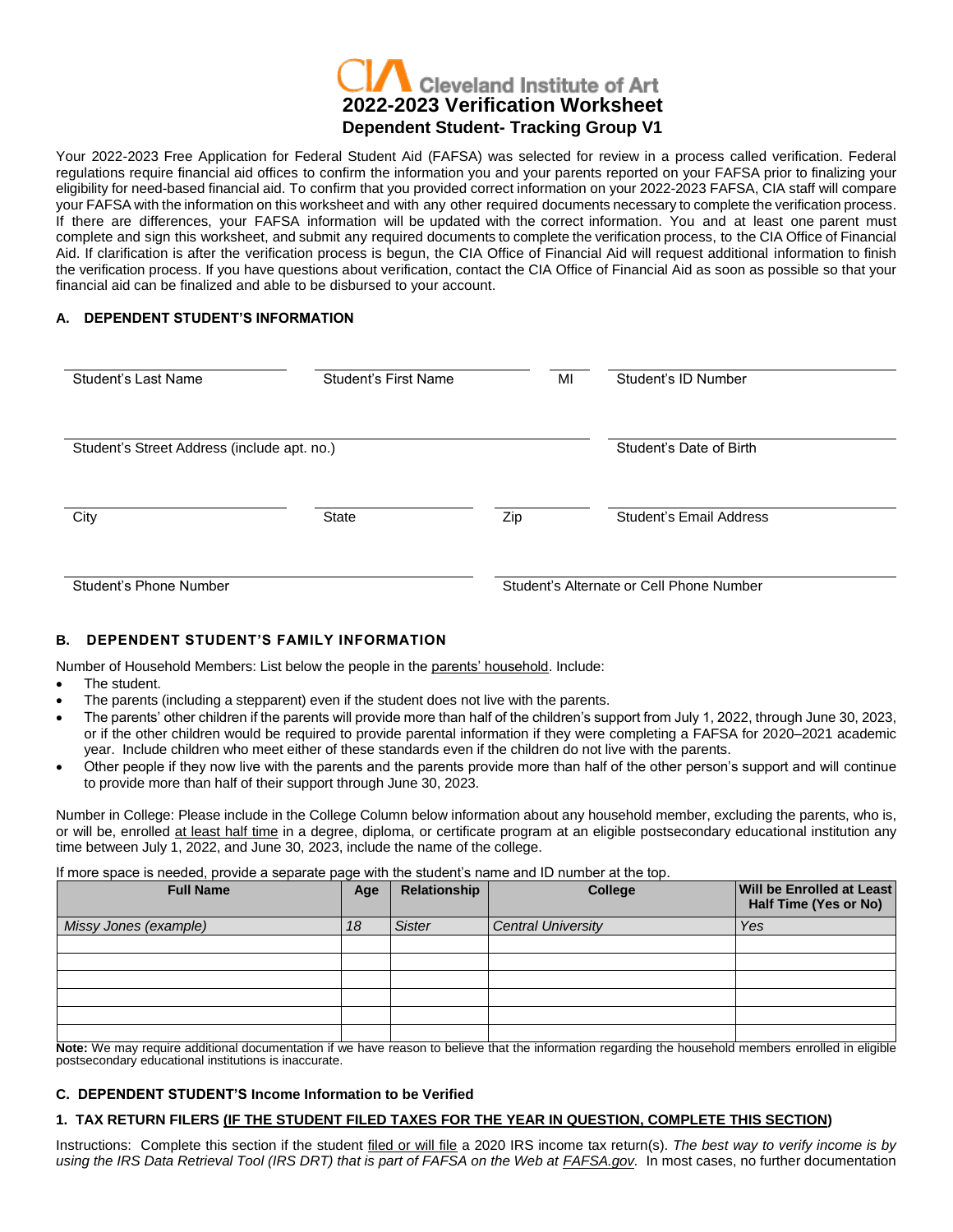is needed to verify 2020 income information that was transferred into the student's FAFSA using the IRS DRT if that information was not changed by the FAFSA filer.

#### **Check the box that applies:**

The student has used the IRS DRT in FAFSA on the Web to transfer 2020 IRS income tax return information into the student's FAFSA.



The student has not yet used the IRS DRT in FAFSA on the Web, but will use the tool to transfer 2020 IRS income tax return information into the student's FAFSA.

The student is unable or chooses not to use the IRS DRT in *FAFSA on the Web*, and instead will provide the school with a copy of the **2020 IRS Tax Return Transcript(s) or a signed and dated photocopy of the 2020 IRS 1040, or 1040A or 1040EZ tax return and any schedules if any were filed.**

## A **2020 IRS Tax Return Transcript** may be obtained through:

- Get Transcript by Mail Go to [www.IRS.gov,](http://www.irs.gov/) under the Tools heading, click "Get a tax transcript." Click "Get Transcript by MAIL." Make sure to request the "IRS Tax Return Transcript" and *NOT* the "IRS Tax Account Transcript." The Transcript is generally received within 10 business days from the IRS's receipt of the online request. When received, submit the form to CIA.
- Get Transcript ONLINE Go to [www.IRS.gov,](http://www.irs.gov/) under the Tools heading, click "Get a tax transcript." Click "Get Transcript ONLINE." Make sure to request the "IRS Tax Return Transcript" and *NOT* the "IRS Tax Account Transcript." To use the Get Transcript Online tool, the user must have (1) access to a valid email address, (2) a text-enabled mobile phone (pay-as-you-go plans cannot be used) in the user's name, and (3) specific financial account numbers (such as a credit card number or an account number for a home mortgage or auto loan). The transcript displays online upon successful completion of the IRS's twostep authentication.
- Telephone Request 1-800-908-9946. A Transcript is generally received within 10 business days from the IRS's receipt of the telephone request.
- Paper Request Form Use the links to download IRS Form [4506T-EZ](https://www.irs.gov/pub/irs-pdf/f4506tez.pdf) or IRS For[m 4506-T.](https://www.irs.gov/pub/irs-pdf/f4506t.pdf) The transcript is generally received within 10 business days from the IRS's receipt of the paper request form.

When requesting a transcript, use the Social Security Number (or the IRS individual taxpayer identification number) and the date of birth of the first person listed on the 2020 IRS income tax return, and the address on file with the IRS (normally this will be the address used on the 2020 IRS income tax return).

In most cases, for electronic filers, 2020 IRS income tax return information is available for the IRS DRT or the IRS Tax Return Transcript within 2–3 weeks after the 2020 electronic IRS income tax return has been accepted by the IRS. Generally, for filers of 2020 paper IRS income tax returns, the 2020 IRS income tax information is available for the IRS DRT or the IRS Tax Return Transcript within 6-8 weeks after the 2020 paper IRS income tax return has been received by the IRS. Contact the CIA Office of Financial Aid if more information is needed about using the IRS DRT or obtaining an IRS Tax Return Transcript.

Check here if a **2020 IRS Tax Return Transcript(s)** is provided.

Check here if a **2020 IRS Tax Return Transcript(s)** will be provided later.

Check here if a **2020 a signed and dated photocopy of the 2020 IRS 1040, or 1040A or 1040EZ tax return** will be provided**.**

## **2. NON-TAX FILER (IF THE STUDENT DID NOT FILE TAXES FOR THE YEAR IN QUESTION, COMPLETE THIS SECTION)**

The instructions and certifications below apply to the student. Complete this section if the student will not file and is not required to file a 2020 income tax return with the IRS.

# **Check the box that applies:**

The student was not employed and had no income earned from work in 2020.

The student was employed in 2020 and has listed below the names of all employers, the amount earned from each employer in 2020, and whether an IRS W-2 form is provided. [Provide copies of all 2020 IRS W-2 forms issued to the student by his/her employers].

| <b>Employer's Name</b> | 2020 Amount Earned | <b>IRS W-2 Attached?</b> |
|------------------------|--------------------|--------------------------|
| ABC Shipping (example) | \$1,280            | Yes                      |
|                        |                    |                          |
|                        |                    |                          |
|                        |                    |                          |

If you were unable to list all employers in the chart above, provide a separate page with the student's name and Social Security Number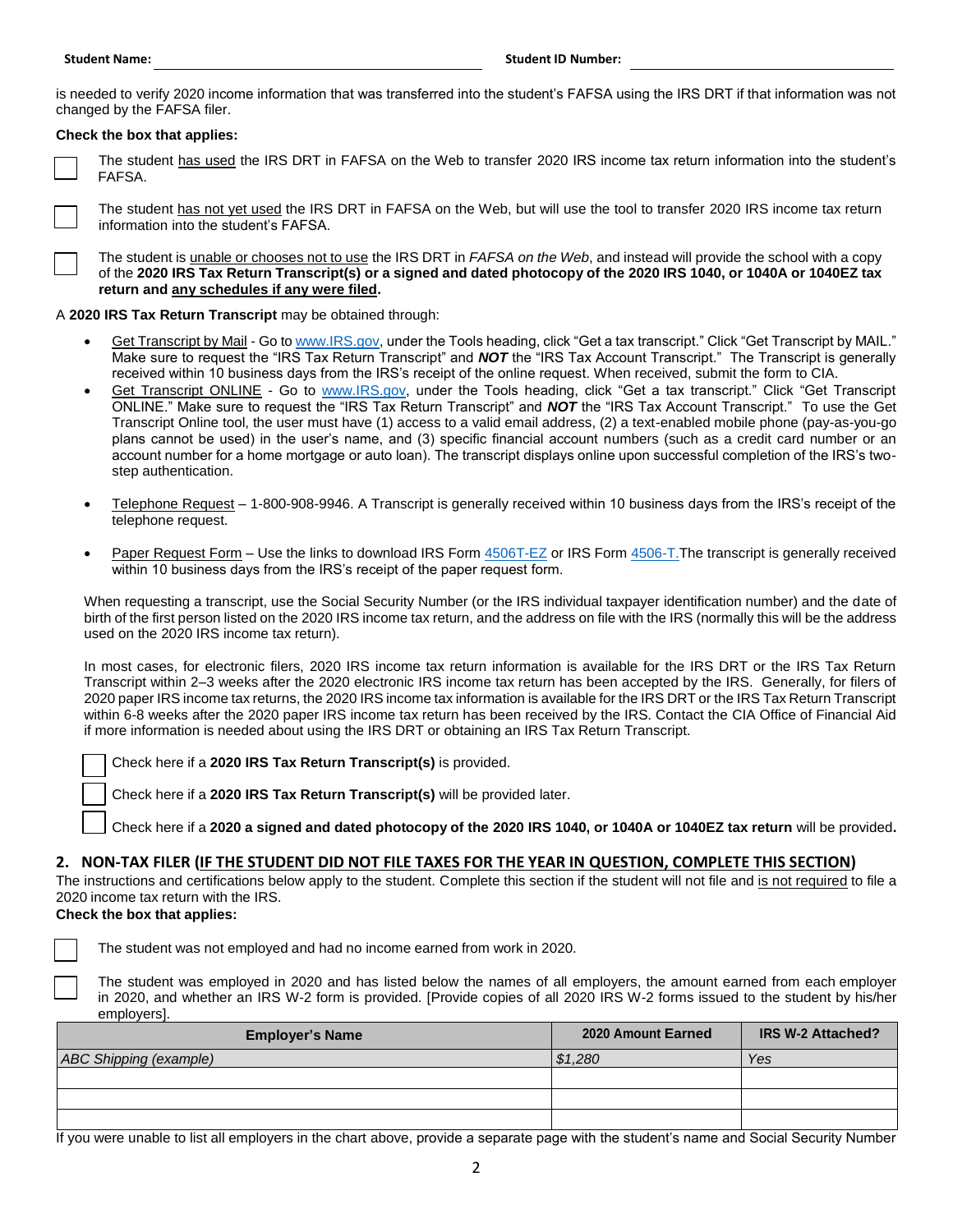or CIA ID number at the top and list the employer's name, 2020 amount earned and indicate Yes if an IRS W-2 is attached.

## **D. PARENT'S Income Information to be Verified**

#### **1. TAX RETURN FILERS (IF YOUR PARENT/S FILED TAXES FOR THE YEAR IN QUESTION, COMPLETE THIS SECTION)**

**Important Note**: The instructions below apply to each parent included in the household. Notify the financial aid office if the parents filed separate IRS income tax returns for 2020 or had a change in marital status after the end of the 2020 tax year on December 31, 2020.

**Instructions:** Complete this section if the parents filed or will file a 2020 IRS income tax return(s). *The best way to verify income is by using the IRS Data Retrieval Tool (IRS DRT) that is part of FAFSA on the Web at FAFSA.gov.* In most cases, no further documentation is needed to verify 2020 income information that was transferred into the student's FAFSA using the IRS DRT if that information was not changed by the FAFSA filer.

#### **Check the box that applies:**

The parents have used the IRS DRT in *FAFSA on the Web* to transfer 2020 IRS income tax return information into the student's FAFSA.

The parents have not yet used the IRS DRT in *FAFSA on the Web*, but will use the tool to transfer 2020 IRS income tax return information into the student's FAFSA once the 2020 IRS income tax return has been filed.

The parents are unable or choose not to use the IRS DRT in *FAFSA on the Web*, and instead will provide the school a **2020 IRS Tax Return Transcript(s) or a signed and dated photocopy of the 2020 IRS 1040, 1040A or 1040 EZ tax return.**

A **2020 IRS Tax Return Transcript** may be obtained through:

- Get Transcript by Mail Go to [www.IRS.gov,](http://www.irs.gov/) under the Tools heading, click "Get a tax transcript." Click "Get Transcript by MAIL." Make sure to request the "IRS Tax Return Transcript" and *NOT* the "IRS Tax Account Transcript." The Transcript is generally received within 10 business days from the IRS's receipt of the online request.
- Get Transcript ONLINE Go to [www.IRS.gov,](http://www.irs.gov/) under the Tools heading, click "Get a tax transcript." Click "Get Transcript ONLINE." Make sure to request the "IRS Tax Return Transcript" and *NOT* the "IRS Tax Account Transcript." To use the Get Transcript Online tool, the user must have (1) access to a valid email address, (2) a text-enabled mobile phone (pay-as-you-go plans cannot be used) in the user's name, and (3) specific financial account numbers (such as a credit card number or an account number for a home mortgage or auto loan). The transcript displays online upon successful completion of the IRS's twostep authentication.
- Telephone Request 1-800-908-9946. Transcript is generally received within 10 business days from the IRS's receipt of the telephone request.
- Paper Request Form Use the links to download IRS Form [4506T-EZ](https://www.irs.gov/pub/irs-pdf/f4506tez.pdf) or IRS For[m 4506-T.](https://www.irs.gov/pub/irs-pdf/f4506t.pdf)The transcript is generally received within 10 business days from the IRS's receipt of the paper request form.

When requesting a transcript, use the Social Security Number (or the IRS individual taxpayer identification number) and the date of birth of the first person listed on the 2020 IRS income tax return, and the address on file with the IRS (normally this will be the address used on the 2020 IRS income tax return).

In most cases, for electronic filers, 2020 IRS income tax return information is available for the IRS DRT or the IRS Tax Return Transcript within 2–3 weeks after the 2020 IRS electronic income tax return has been accepted by the IRS. Generally, for filers of 2020 paper IRS income tax returns, the 2020 IRS income tax information is available for the IRS DRT or the IRS Tax Return Transcript within 6-8 weeks after the 2020 paper IRS income tax return has been received by the IRS. Contact the financial aid office if more information is needed about using the IRS DRT or obtaining an IRS Tax Return Transcript.

If the parents filed separate 2020 IRS income tax returns, the IRS DRT cannot be used and the **2020 IRS Tax Return Transcript(s)** must be provided for each.

Check here if a **2020 IRS Tax Return Transcript(s)** is provided.

Check here if a **2020 IRS Tax Return Transcript(s)** will be provided later.

Check here if a **2020 a signed and dated photocopy of the 2020 IRS 1040, or 1040A or 1040EZ tax return** will be provided**.**